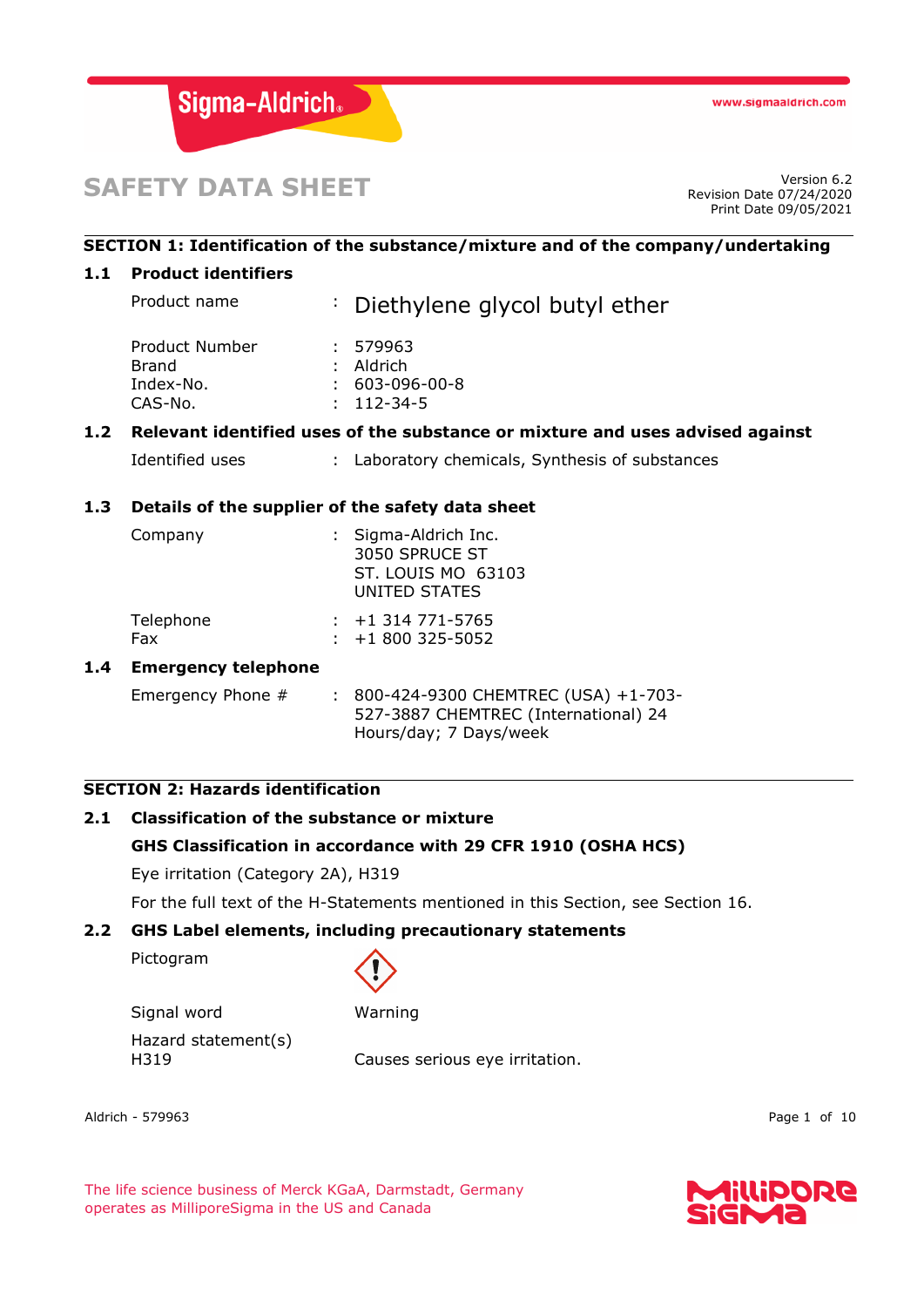| Precautionary statement(s) |                                                              |
|----------------------------|--------------------------------------------------------------|
| P <sub>264</sub>           | Wash skin thoroughly after handling.                         |
| P <sub>280</sub>           | Wear eye protection/ face protection.                        |
| $P305 + P351 + P338$       | IF IN EYES: Rinse cautiously with water for several minutes. |
|                            | Remove contact lenses, if present and easy to do. Continue   |
|                            | rinsing.                                                     |
| $P337 + P313$              | If eye irritation persists: Get medical advice/ attention.   |

# **2.3 Hazards not otherwise classified (HNOC) or not covered by GHS** - none

## **SECTION 3: Composition/information on ingredients**

| 3.1<br><b>Substances</b><br>Butyldiglycol<br>Synonyms<br>÷.<br>2-(2-Butoxyethoxy) ethanol<br><b>Butyl CARBITOL®</b> |  |                 |                     |               |  |
|---------------------------------------------------------------------------------------------------------------------|--|-----------------|---------------------|---------------|--|
| Formula                                                                                                             |  | $C_8H_{18}O_3$  |                     |               |  |
| Molecular weight                                                                                                    |  | 162.23 g/mol    |                     |               |  |
| $CAS-N0$ .                                                                                                          |  | $112 - 34 - 5$  |                     |               |  |
| $EC-N0$ .                                                                                                           |  | $203 - 961 - 6$ |                     |               |  |
| Index-No.                                                                                                           |  | 603-096-00-8    |                     |               |  |
| Component                                                                                                           |  |                 | Classification      | Concentration |  |
| 2-(2-butoxyethoxy) ethanol                                                                                          |  |                 |                     |               |  |
|                                                                                                                     |  |                 | Eye Irrit. 2A; H319 | $\le$ = 100 % |  |

For the full text of the H-Statements mentioned in this Section, see Section 16.

# **SECTION 4: First aid measures**

#### **4.1 Description of first-aid measures**

#### **General advice**

Show this material safety data sheet to the doctor in attendance.

#### **If inhaled**

After inhalation: fresh air.

#### **In case of skin contact**

In case of skin contact: Take off immediately all contaminated clothing. Rinse skin with water/ shower.

#### **In case of eye contact**

After eye contact: rinse out with plenty of water. Call in ophthalmologist. Remove contact lenses.

#### **If swallowed**

After swallowing: immediately make victim drink water (two glasses at most). Consult a physician.

#### **4.2 Most important symptoms and effects, both acute and delayed**

The most important known symptoms and effects are described in the labelling (see section 2.2) and/or in section 11

Aldrich - 579963 Page 2 of 10

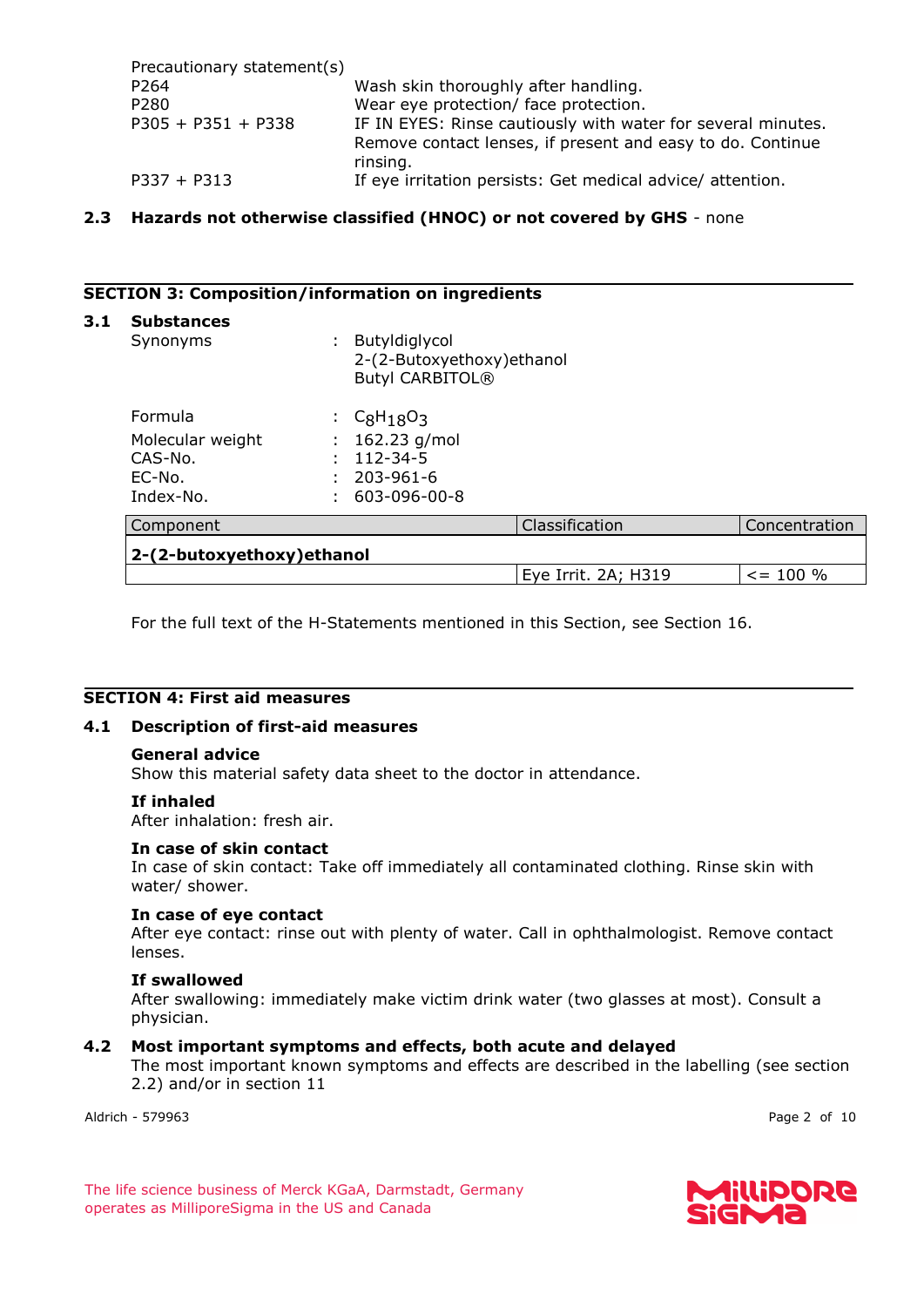# **4.3 Indication of any immediate medical attention and special treatment needed** No data available

# **SECTION 5: Firefighting measures**

#### **5.1 Extinguishing media**

#### **Suitable extinguishing media**

Use water spray, alcohol-resistant foam, dry chemical or carbon dioxide.

## **5.2 Special hazards arising from the substance or mixture**

Carbon oxides

Combustible. Vapors are heavier than air and may spread along floors. Forms explosive mixtures with air on intense heating. Development of hazardous combustion gases or vapours possible in the event of fire.

#### **5.3 Advice for firefighters**

In the event of fire, wear self-contained breathing apparatus.

#### **5.4 Further information** Prevent fire extinguishing water from contaminating surface water or the ground water system.

#### **SECTION 6: Accidental release measures**

#### **6.1 Personal precautions, protective equipment and emergency procedures** Advice for non-emergency personnel: Do not breathe vapors, aerosols. Avoid substance contact. Ensure adequate ventilation. Evacuate the danger area, observe emergency procedures, consult an expert. For personal protection see section 8.

**6.2 Environmental precautions** Do not let product enter drains.

# **6.3 Methods and materials for containment and cleaning up**

Cover drains. Collect, bind, and pump off spills. Observe possible material restrictions (see sections 7 and 10). Take up with liquid-absorbent material (e.g. Chemizorb $\circledR$ ). Dispose of properly. Clean up affected area.

#### **6.4 Reference to other sections** For disposal see section 13.

#### **SECTION 7: Handling and storage**

- **7.1 Precautions for safe handling** For precautions see section 2.2.
- **7.2 Conditions for safe storage, including any incompatibilities** Tightly closed. Storage class (TRGS 510): 10: Combustible liquids
- **7.3 Specific end use(s)** Apart from the uses mentioned in section 1.2 no other specific uses are stipulated

Aldrich - 579963 Page 3 of 10

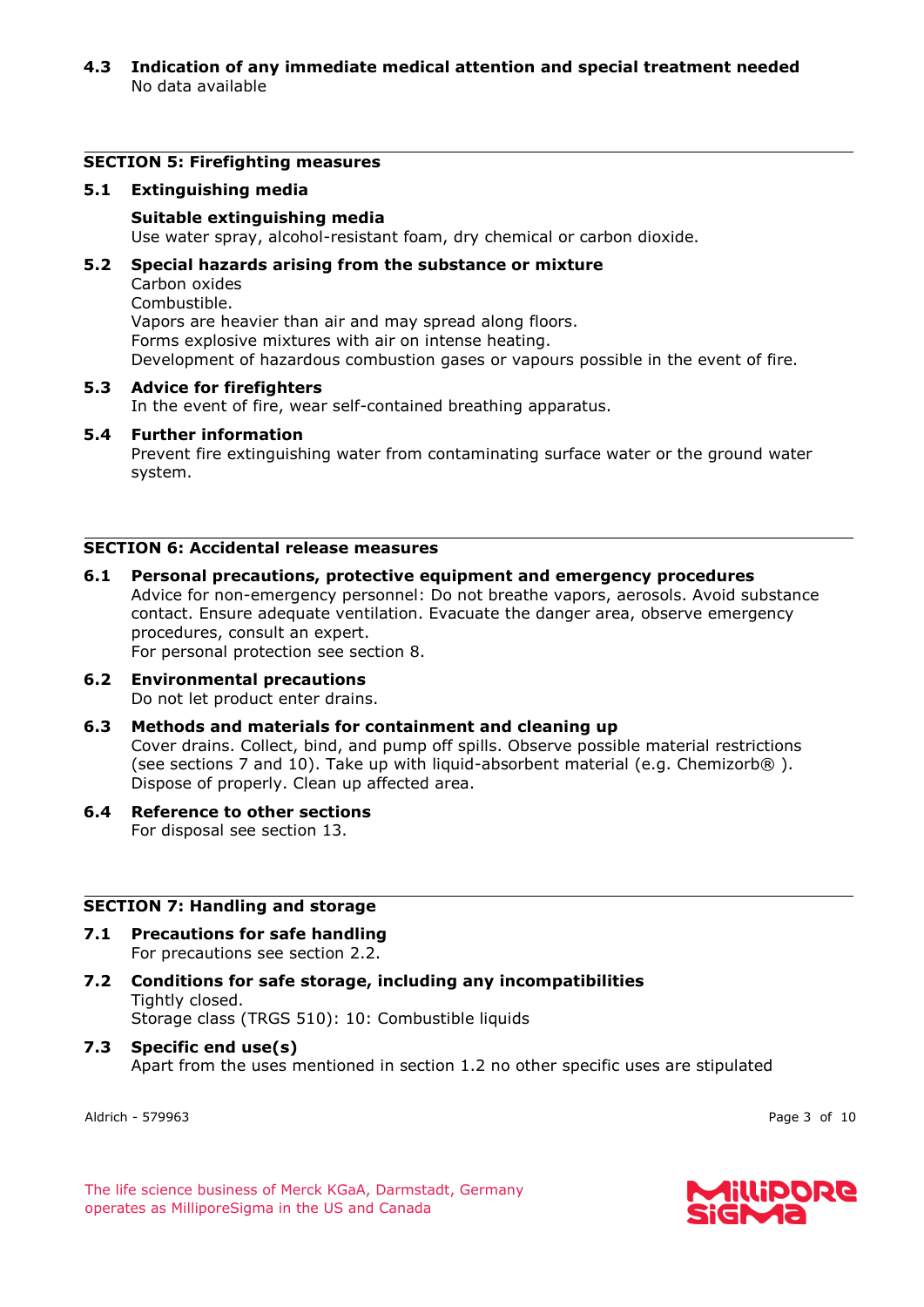# **SECTION 8: Exposure controls/personal protection**

# **8.1 Control parameters**

| Component                           | CAS-No.  | Value                                                  | Control<br>parameters | <b>Basis</b>                               |  |  |
|-------------------------------------|----------|--------------------------------------------------------|-----------------------|--------------------------------------------|--|--|
| $2-(2-$<br>butoxyethoxy)eth<br>anol | 112-34-5 | TWA                                                    | 10 ppm                | USA. ACGIH Threshold Limit<br>Values (TLV) |  |  |
|                                     | Remarks  | Liver effects<br>Kidney effects<br>Hematologic effects |                       |                                            |  |  |

# **Ingredients with workplace control parameters**

# **8.2 Exposure controls**

#### **Appropriate engineering controls**

Change contaminated clothing. Wash hands after working with substance.

#### **Personal protective equipment**

## **Eye/face protection**

Use equipment for eye protection tested and approved under appropriate government standards such as NIOSH (US) or EN 166(EU). Safety glasses

#### **Skin protection**

This recommendation applies only to the product stated in the safety data sheet, supplied by us and for the designated use. When dissolving in or mixing with other substances and under conditions deviating from those stated in EN374 please contact the supplier of CE-approved gloves (e.g. KCL GmbH, D-36124 Eichenzell, Internet: www.kcl.de).

Full contact Material: Latex gloves Minimum layer thickness: 0.6 mm Break through time: 480 min Material tested:Lapren® (KCL 706 / Aldrich Z677558, Size M)

This recommendation applies only to the product stated in the safety data sheet, supplied by us and for the designated use. When dissolving in or mixing with other substances and under conditions deviating from those stated in EN374 please contact the supplier of CE-approved gloves (e.g. KCL GmbH, D-36124 Eichenzell, Internet: www.kcl.de).

Splash contact Material: Chloroprene Minimum layer thickness: 0.65 mm Break through time: 240 min Material tested:KCL 720 Camapren®

#### **Body Protection**

protective clothing

#### **Respiratory protection**

required when vapours/aerosols are generated. Our recommendations on filtering respiratory protection are based on the following standards: DIN EN 143, DIN 14387 and other accompanying standards relating to the used respiratory protection system.

Aldrich - 579963 Page 4 of 10

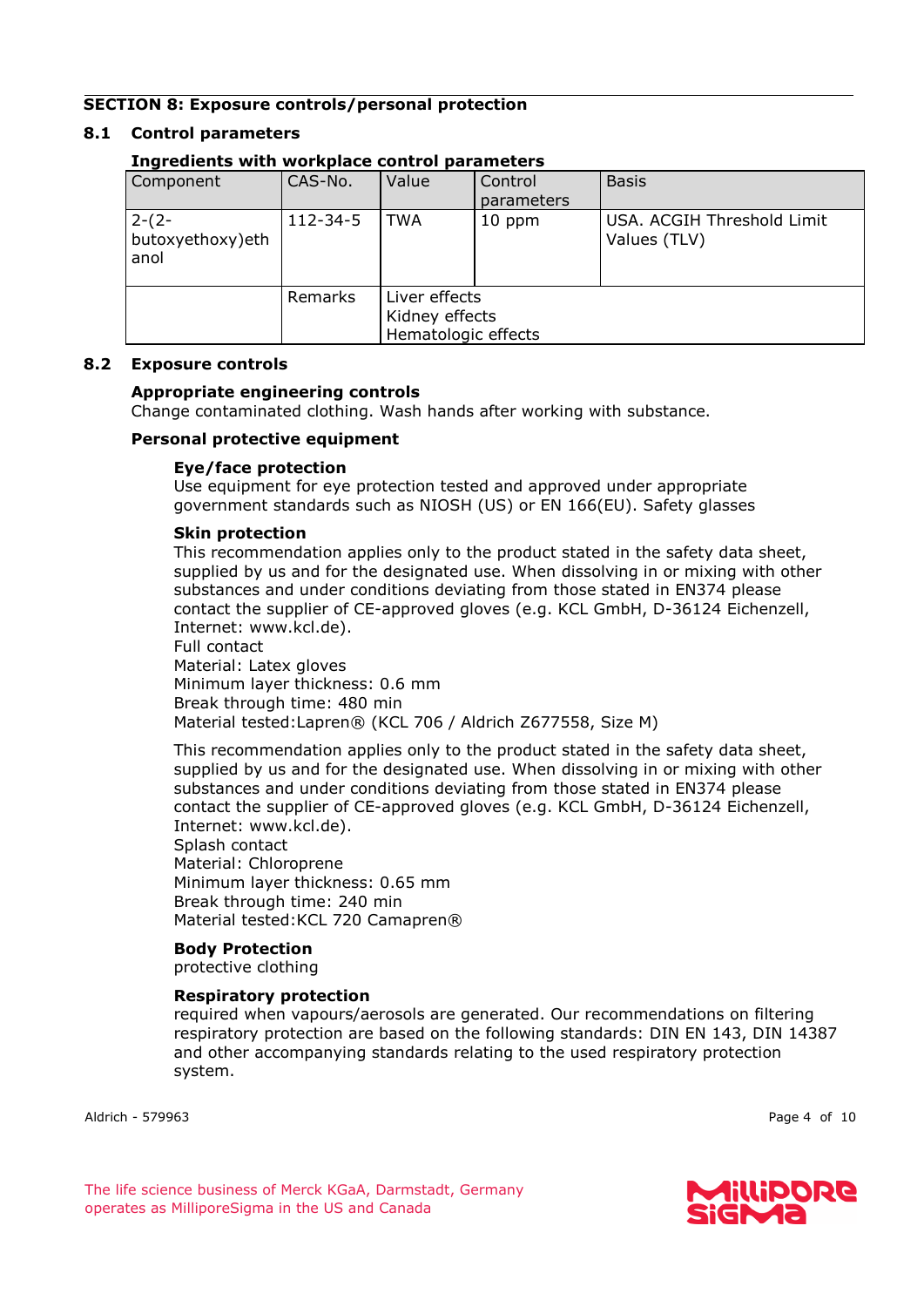# **Control of environmental exposure**

Do not let product enter drains.

# **SECTION 9: Physical and chemical properties**

# **9.1 Information on basic physical and chemical properties**

| a)                              | Appearance                                         | Form: liquid<br>Color: clear, colorless                                                    |  |  |
|---------------------------------|----------------------------------------------------|--------------------------------------------------------------------------------------------|--|--|
| b)                              | Odor                                               | very faint, characteristic                                                                 |  |  |
| c)                              | Odor Threshold                                     | No data available                                                                          |  |  |
| d)                              | pH                                                 | 7 at 20 °C (68 °F) - neutral                                                               |  |  |
| e)                              | Melting<br>point/freezing point                    | Melting point/range: -68 °C (-90 °F) - lit.<br>Melting point/range: -68 °C (-90 °F) - lit. |  |  |
| f)                              | Initial boiling point<br>and boiling range         | 231 °C 448 °F - lit.                                                                       |  |  |
| g)                              | Flash point                                        | 99 °C (210 °F) - closed cup                                                                |  |  |
| h)                              | Evaporation rate                                   | No data available                                                                          |  |  |
| i)                              | Flammability (solid,<br>gas)                       | No data available                                                                          |  |  |
| j)                              | Upper/lower<br>flammability or<br>explosive limits | Upper explosion limit: $6.2 \%$ (V)<br>5.9 %(V)<br>Lower explosion limit: $0.9 \%$ (V)     |  |  |
| k)                              | Vapor pressure                                     | 40 hPa at 130 °C (266 °F)                                                                  |  |  |
| $\vert$ )                       | Vapor density                                      | $5.6 - (Air = 1.0)$                                                                        |  |  |
|                                 | m) Relative density                                | 0.967 g/cm3 at 25 °C (77 °F)                                                               |  |  |
| n)                              | Water solubility                                   | No data available                                                                          |  |  |
| $\circ$ )                       | Partition coefficient:<br>n-octanol/water          | log Pow: 1 at 20 °C (68 °F) - Bioaccumulation is not expected.                             |  |  |
| p)                              | Autoignition<br>temperature                        | 210 °C (410 °F) at 1,013 hPa - DIN 51794                                                   |  |  |
| q)                              | Decomposition<br>temperature                       | No data available                                                                          |  |  |
| r)                              | Viscosity                                          | No data available                                                                          |  |  |
| s)                              | Explosive properties                               | No data available                                                                          |  |  |
| t)                              | Oxidizing properties                               | No data available                                                                          |  |  |
| <b>Other safety information</b> |                                                    |                                                                                            |  |  |
|                                 | Relative vapor                                     | $5.6 - (Air = 1.0)$                                                                        |  |  |

# **SECTION 10: Stability and reactivity**

# **10.1 Reactivity**

density

Forms explosive mixtures with air on intense heating.

Aldrich - 579963 Page 5 of 10

**9.2 Other safety information**

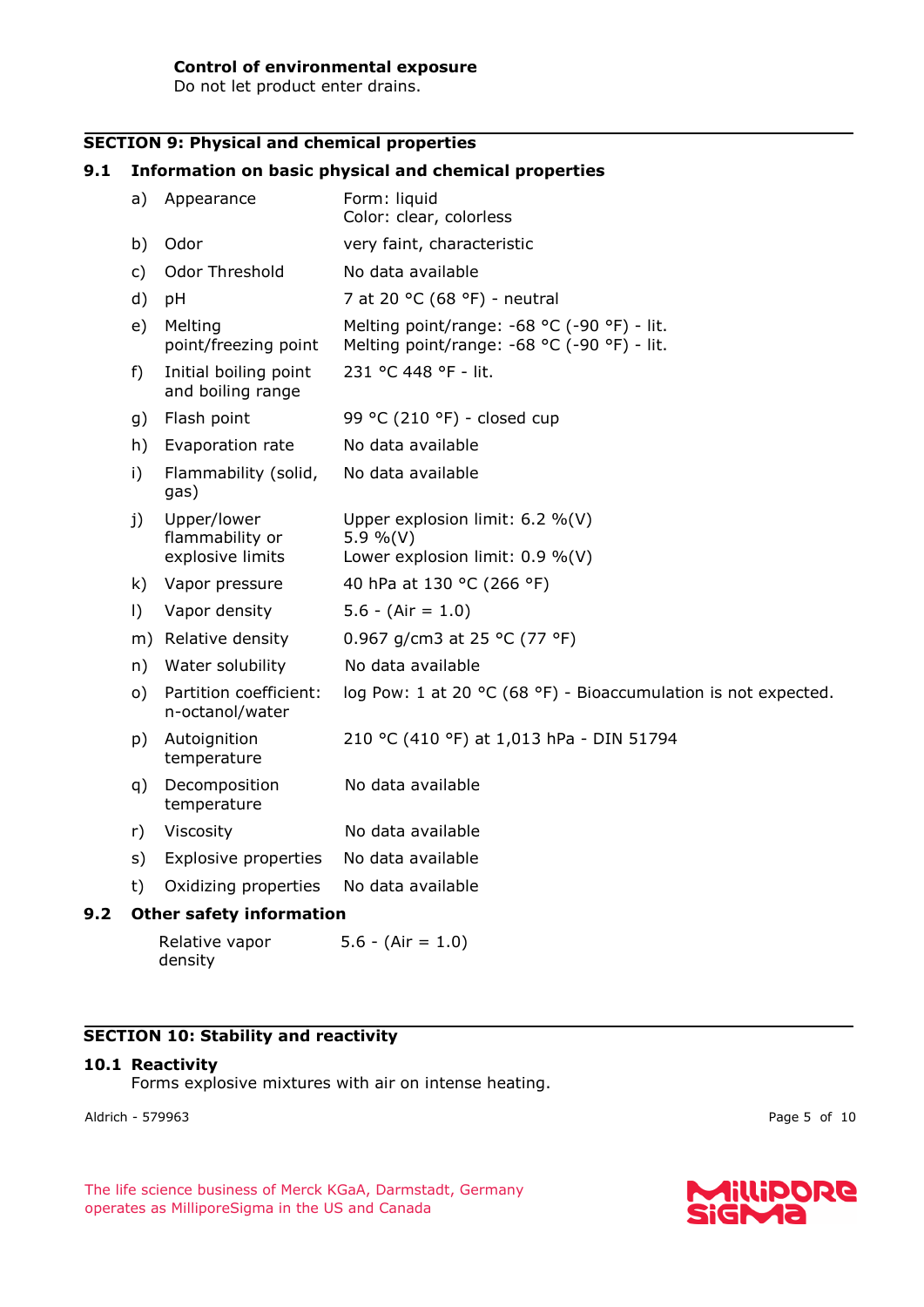A range from approx. 15 Kelvin below the flash point is to be rated as critical.

# **10.2 Chemical stability**

The product is chemically stable under standard ambient conditions (room temperature) . Stable under recommended storage conditions.

#### **10.3 Possibility of hazardous reactions** No data available

# **10.4 Conditions to avoid** May form peroxides of unknown stability.

Strong heating.

#### **10.5 Incompatible materials** Strong oxidizing agents, Light metals, Aluminum

#### **10.6 Hazardous decomposition products**

Hazardous decomposition products formed under fire conditions. - Carbon oxides Peroxides Other decomposition products - No data available In the event of fire: see section 5

# **SECTION 11: Toxicological information**

# **11.1 Information on toxicological effects**

#### **Acute toxicity**

LD50 Oral - Mouse - male - 2,410 mg/kg (OECD Test Guideline 401) Inhalation: No data available LD50 Dermal - Rabbit - male - 2,764 mg/kg (OECD Test Guideline 402) No data available

# **Skin corrosion/irritation**

Skin - Rabbit Result: Mild skin irritation - 1 h (OECD Test Guideline 404) Repeated or prolonged exposure may cause skin irritation and dermatitis, due to degreasing properties of the product.

#### **Serious eye damage/eye irritation**

Eyes - Rabbit Result: Causes serious eye irritation. - 72 h (OECD Test Guideline 405) (Regulation (EC) No 1272/2008, Annex VI)

# **Respiratory or skin sensitization**

Maximization Test - Guinea pig Result: negative (OECD Test Guideline 406)

#### **Germ cell mutagenicity**

Ames test S. typhimurium Result: negative Mutagenicity (mammal cell test): chromosome aberration.

Aldrich - 579963 Page 6 of 10

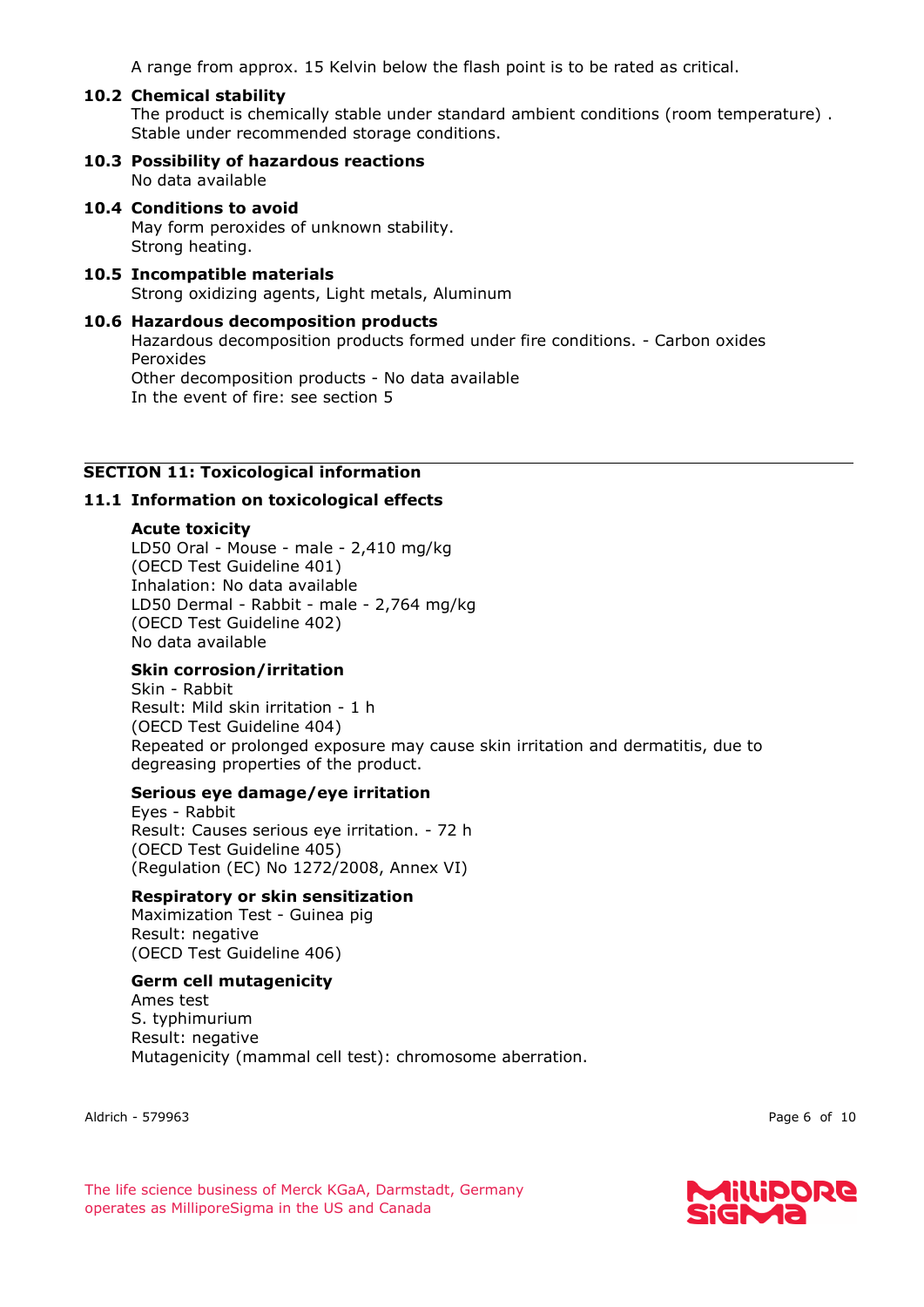Chinese hamster ovary cells Result: negative In vitro mammalian cell gene mutation test Chinese hamster ovary cells Result: negative OECD Test Guideline 475 Mouse - male and female - Red blood cells (erythrocytes) Result: negative

# **Carcinogenicity**

- IARC: No ingredient of this product present at levels greater than or equal to 0.1% is identified as probable, possible or confirmed human carcinogen by IARC.
- NTP: No ingredient of this product present at levels greater than or equal to 0.1% is identified as a known or anticipated carcinogen by NTP.
- OSHA: No component of this product present at levels greater than or equal to 0.1% is on OSHA's list of regulated carcinogens.

# **Reproductive toxicity**

No data available

# **Specific target organ toxicity - single exposure**

No data available Acute oral toxicity - Nausea, Diarrhea, Shortness of breath Acute inhalation toxicity - Possible damages:, mucosal irritations

#### **Specific target organ toxicity - repeated exposure** No data available

#### **Aspiration hazard**

No data available

#### **Additional Information**

Repeated dose toxicity - Rat - male and female - Oral - 90 d - NOAEL (No observed adverse effect level) - 250 mg/kg Subchronic toxicity

Repeated dose toxicity - Rat - male and female - Inhalation - 90 d Subchronic toxicity

Repeated dose toxicity - Rat - male and female - Dermal - 90 d - NOAEL (No observed adverse effect level) - 200 - 2,000 mg/kg Subchronic toxicity RTECS: KJ9100000

To the best of our knowledge, the chemical, physical, and toxicological properties have not been thoroughly investigated.

Chronic intoxication: Systemic effects: CNS disorders, Dizziness Damage to: Liver, Kidney Handle in accordance with good industrial hygiene and safety practice.

Stomach - Irregularities - Based on Human Evidence Stomach - Irregularities - Based on Human Evidence

Aldrich - 579963 Page 7 of 10

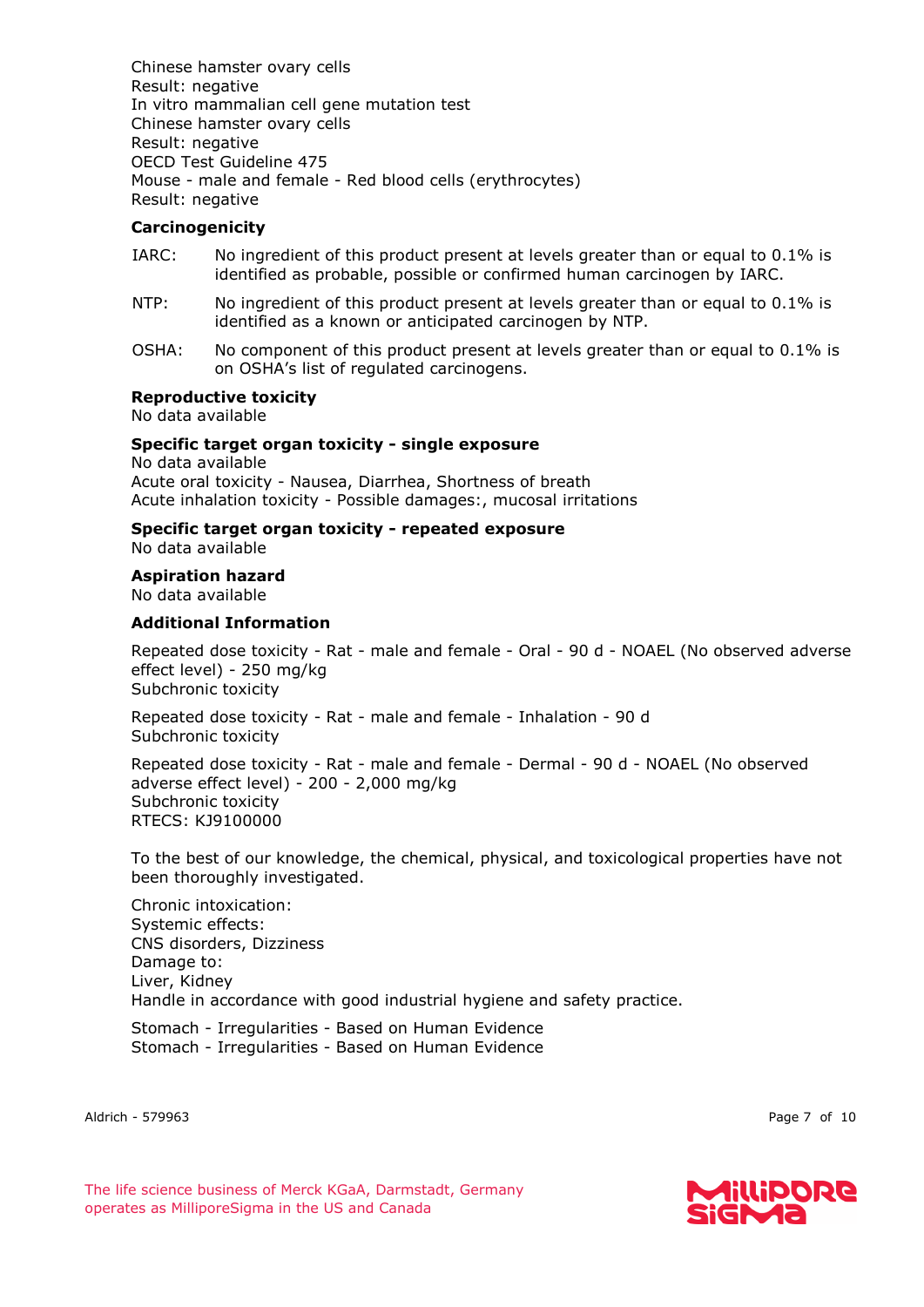# **SECTION 12: Ecological information**

# **12.1 Toxicity**

| Toxicity to fish                                          | static test LC50 - Lepomis macrochirus (Bluegill sunfish) - 1,300 mg/l<br>- 96 h<br>(OECD Test Guideline 203)     |  |  |  |
|-----------------------------------------------------------|-------------------------------------------------------------------------------------------------------------------|--|--|--|
| Toxicity to daphnia<br>and other aquatic<br>invertebrates | static test EC50 - Daphnia magna (Water flea) - $> 100$ mg/l - 48 h<br>(Regulation (EC) No. 440/2008, Annex, C.2) |  |  |  |
| Toxicity to algae                                         | static test ErC50 - Desmodesmus subspicatus (green algae) - $>100$<br>$mq/l - 96 h$<br>(OECD Test Guideline 201)  |  |  |  |
| Toxicity to bacteria                                      | static test EC10 - activated sludge - $> 1,995$ mg/l - 30 min<br>(OECD Test Guideline 209)                        |  |  |  |
| Riodogradability                                          | <b>Persistence and degradability</b><br>parabic - Evnocuro timo 28 d                                              |  |  |  |

# **12.2 Persistence and degradability**

| Biodegradability | aerobic - Exposure time 28 d             |
|------------------|------------------------------------------|
|                  | Result: ca.85 % - Readily biodegradable. |
|                  | (OECD Test Guideline 301C)               |

| Theoretical oxygen | $2,170$ mg/g              |
|--------------------|---------------------------|
| demand             | Remarks: (IUCLID)         |
| Ratio BOD/ThBOD    | 11 %<br>Remarks: (IUCLID) |

# **12.3 Bioaccumulative potential**

Does not bioaccumulate.

#### **12.4 Mobility in soil**

No data available

# **12.5 Results of PBT and vPvB assessment**

PBT/vPvB assessment not available as chemical safety assessment not required/not conducted

#### **12.6 Other adverse effects**

Discharge into the environment must be avoided.

# **SECTION 13: Disposal considerations**

# **13.1 Waste treatment methods**

## **Product**

Waste material must be disposed of in accordance with the national and loc No mixing with other waste. Handle uncleaned containers like the product See www.retrologistik.com for processes regarding the return of chemicals and containers, or contact us there if you have further questions.

# **SECTION 14: Transport information**

# **DOT (US)**

Not dangerous goods

Aldrich - 579963 Page 8 of 10

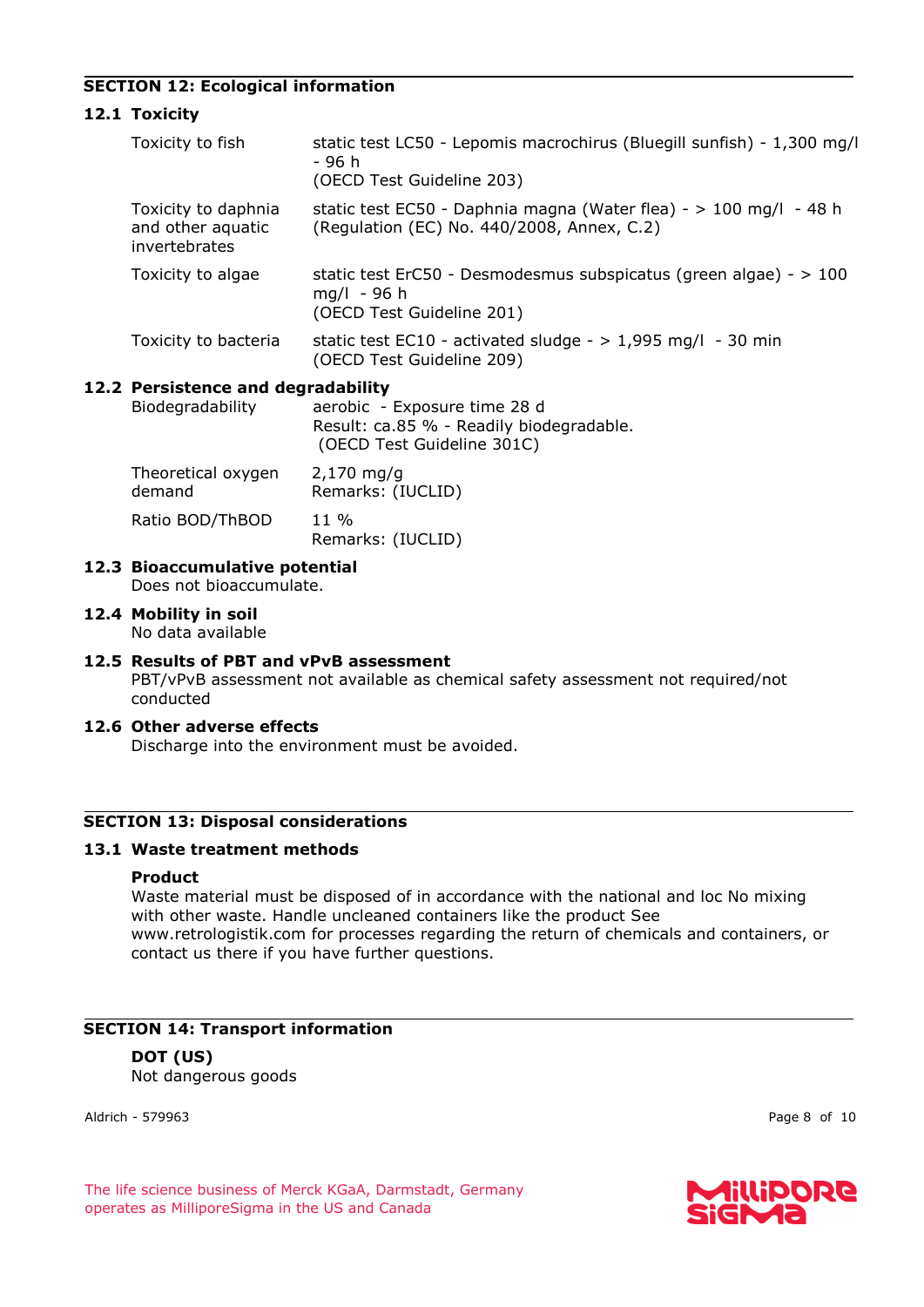**IMDG** Not dangerous goods

**IATA** Not dangerous goods

## **SECTION 15: Regulatory information**

#### **SARA 302 Components**

This material does not contain any components with a section 302 EHS TPQ.

#### **SARA 313 Components**

The following components are subject to reporting levels established by SARA Title III, Section 313: CAS-No.

|                            | CAS-No.  | <b>Revision Date</b> |
|----------------------------|----------|----------------------|
| 2-(2-butoxyethoxy) ethanol | 112-34-5 | 1989-08-11           |

# **SARA 311/312 Hazards**

Acute Health Hazard, Chronic Health Hazard

#### **Massachusetts Right To Know Components**

No components are subject to the Massachusetts Right to Know Act.

No components are subject to the Massachusetts Right to Know Act.

| <b>Pennsylvania Right To Know Components</b> | CAS-No.        | <b>Revision Date</b> |
|----------------------------------------------|----------------|----------------------|
| 2-(2-butoxyethoxy) ethanol                   | $112 - 34 - 5$ | 1989-08-11           |
| <b>New Jersey Right To Know Components</b>   | CAS-No.        | <b>Revision Date</b> |
| 2-(2-butoxyethoxy) ethanol                   | $112 - 34 - 5$ | 1989-08-11           |

# **SECTION 16: Other information**

# **Further information**

The above information is believed to be correct but does not purport to be all inclusive and shall be used only as a guide. The information in this document is based on the present state of our knowledge and is applicable to the product with regard to appropriate safety precautions. It does not represent any guarantee of the properties of the product. Sigma-Aldrich Corporation and its Affiliates shall not be held liable for any damage resulting from handling or from contact with the above product. See www.sigma-aldrich.com and/or the reverse side of invoice or packing slip for additional terms and conditions of sale.

Copyright 2020 Sigma-Aldrich Co. LLC. License granted to make unlimited paper copies for internal use only.

Aldrich - 579963 Page 9 of 10